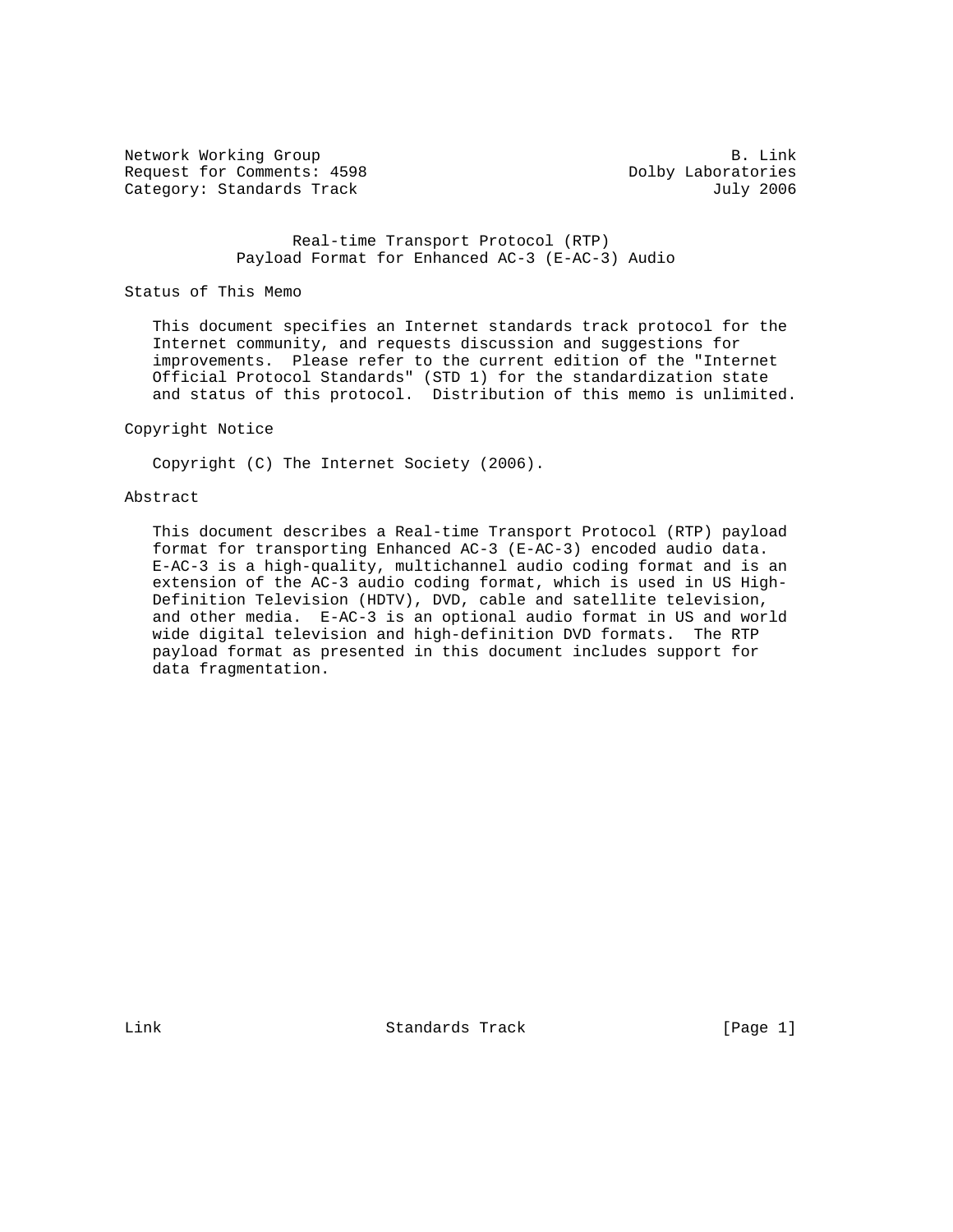# Table of Contents

|    | 2.1.1. Sync Frames and Audio Blocks 5 |
|----|---------------------------------------|
|    |                                       |
|    |                                       |
|    |                                       |
|    |                                       |
|    |                                       |
|    |                                       |
|    |                                       |
|    |                                       |
|    |                                       |
|    |                                       |
|    |                                       |
|    |                                       |
| 7. |                                       |
| 8. |                                       |
|    |                                       |
|    |                                       |
|    |                                       |

## 1. Introduction

 The Enhanced AC-3 (E-AC-3) [ETSI] audio coding system is built on a foundation of AC-3. It is an enhancement and extension to AC-3, which is an existing audio coding standard commonly used for DVD, broadcast, cable, and satellite television content. E-AC-3 is designed to enable operation at both higher and lower data rates than AC-3, provide expanded channel configurations, and provide greater flexibility for carriage of multiple audio program elements. The relationship between E-AC-3 and AC-3 provides for low-loss, low-cost conversion between the two and makes E-AC-3 especially suitable in applications that require compatibility with the existing broadcast reception and audio/video decoding infrastructure. Dolby Digital Plus is a branded version of Enhanced AC-3.

 E-AC-3 has been standardized within both the European Telecommunications Standards Institute (ETSI) and the Advanced Television Systems Committee (ATSC). It is an optional audio format for use in US (ATSC) and Digital Video Broadcasting (DVB) television transmission. It is also a required audio format for use in the High Definition (HD)-DVD optical-storage media format and included in the Blu-ray Disc format.

Link Standards Track [Page 2]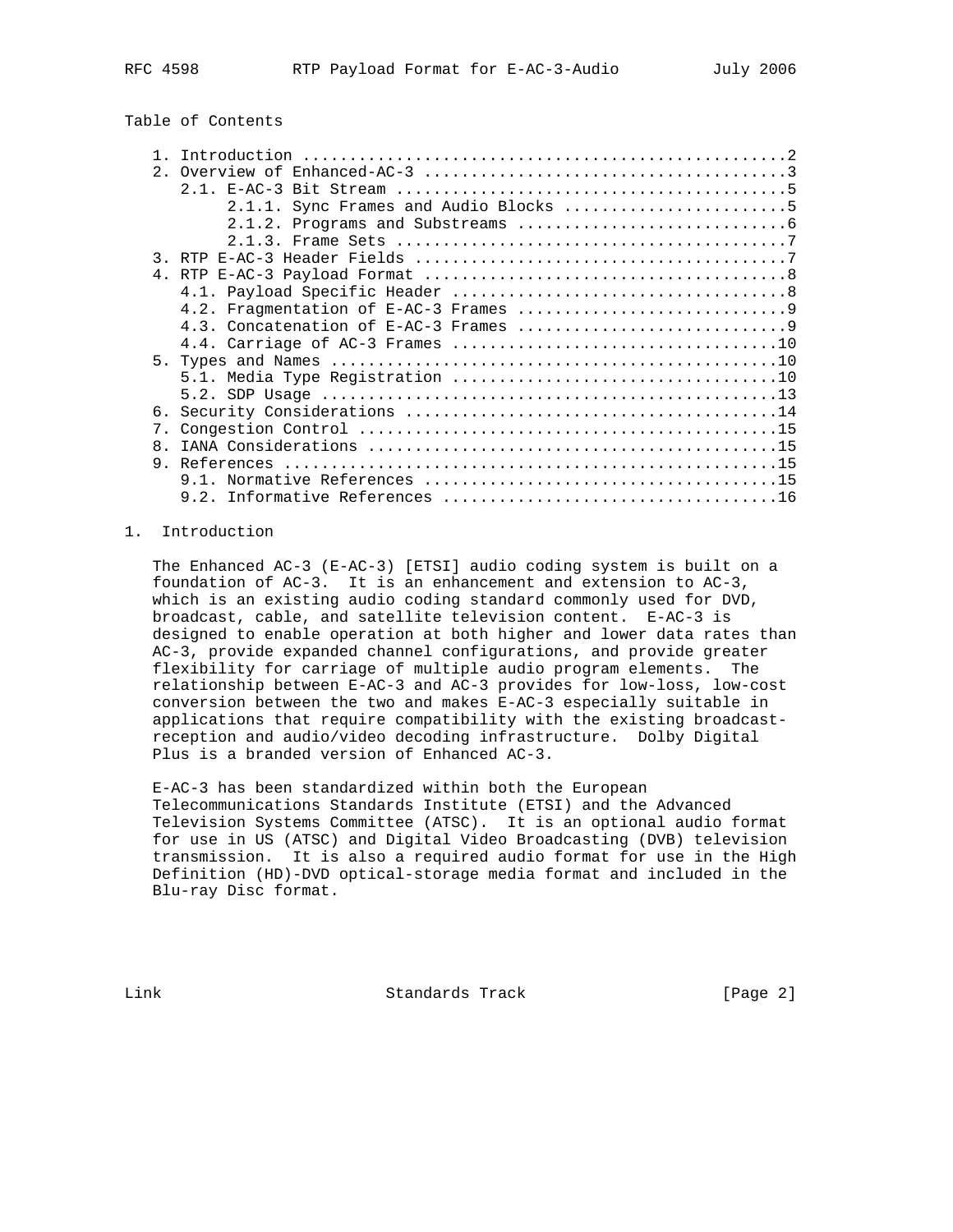There is a need to stream E-AC-3 content over IP networks. E-AC-3 is primarily used in audio-for-video applications, so RTP serves well as a transport solution with its mechanism for synchronizing streams. Applications for streaming E-AC-3 include Internet Protocol television (IPTV), video on demand, interactive features of next generation DVD formats, and transfer of movies across a home network.

 Section 2 gives a brief overview of the E-AC-3 algorithm. Section 3 specifies values for fields in the RTP header, and Section 4 specifies the E-AC-3 payload format, itself. Section 5 discusses media types and Session Description Protocol (SDP) usage. Security considerations are covered in Section 6, congestion control in Section 7, and IANA considerations in Section 8.

 The key words "MUST", "MUST NOT", "REQUIRED", "SHALL", "SHALL NOT", "SHOULD", "SHOULD NOT", "RECOMMENDED", "MAY", and "OPTIONAL" in this document are to be interpreted as described in [RFC2119].

#### 2. Overview of Enhanced-AC-3

 Enhanced AC-3 (E-AC-3) is a frequency-domain perceptual audio coding system. Time blocks of an audio signal are converted from the time domain to the frequency domain by a transform (the Modified Discrete Cosine Transform (MDCT)) so that a model of the human auditory perceptual system can be applied. In this domain, quantization noise can be constrained to specific frequency regions. The perceptual model predicts in which frequency regions the auditory system will be least able to detect the quantization noise from data rate reduction. A more detailed technical description of E-AC-3 can be found in [2004AES].

 E-AC-3 is built upon a foundation of AC-3. More background on AC-3 can be found in the AC-3 specification [ETSI], a technical paper [1994AES], and the AC-3 RTP payload format [RFC4184]. The frame structure and meta-data of AC-3 are maintained. E-AC-3 content is not directly compatible with AC-3 decoders, but it can be converted to the AC-3 format to provide compatibility with existing decoders. Because AC-3 is the foundation of E-AC-3, conversion between the two formats can be done in a way that minimizes the degradations associated with tandem coding. In addition, the computational cost of the conversion is reduced compared to a full decode and re-encode.

 E-AC-3 exploits psychoacoustic phenomena that cause a significant fraction of the information contained in a typical audio signal to be inaudible. Substantial data reduction occurs via the removal of inaudible information contained in an audio stream. Source coding techniques are further used to reduce the data rate.

Link Standards Track [Page 3]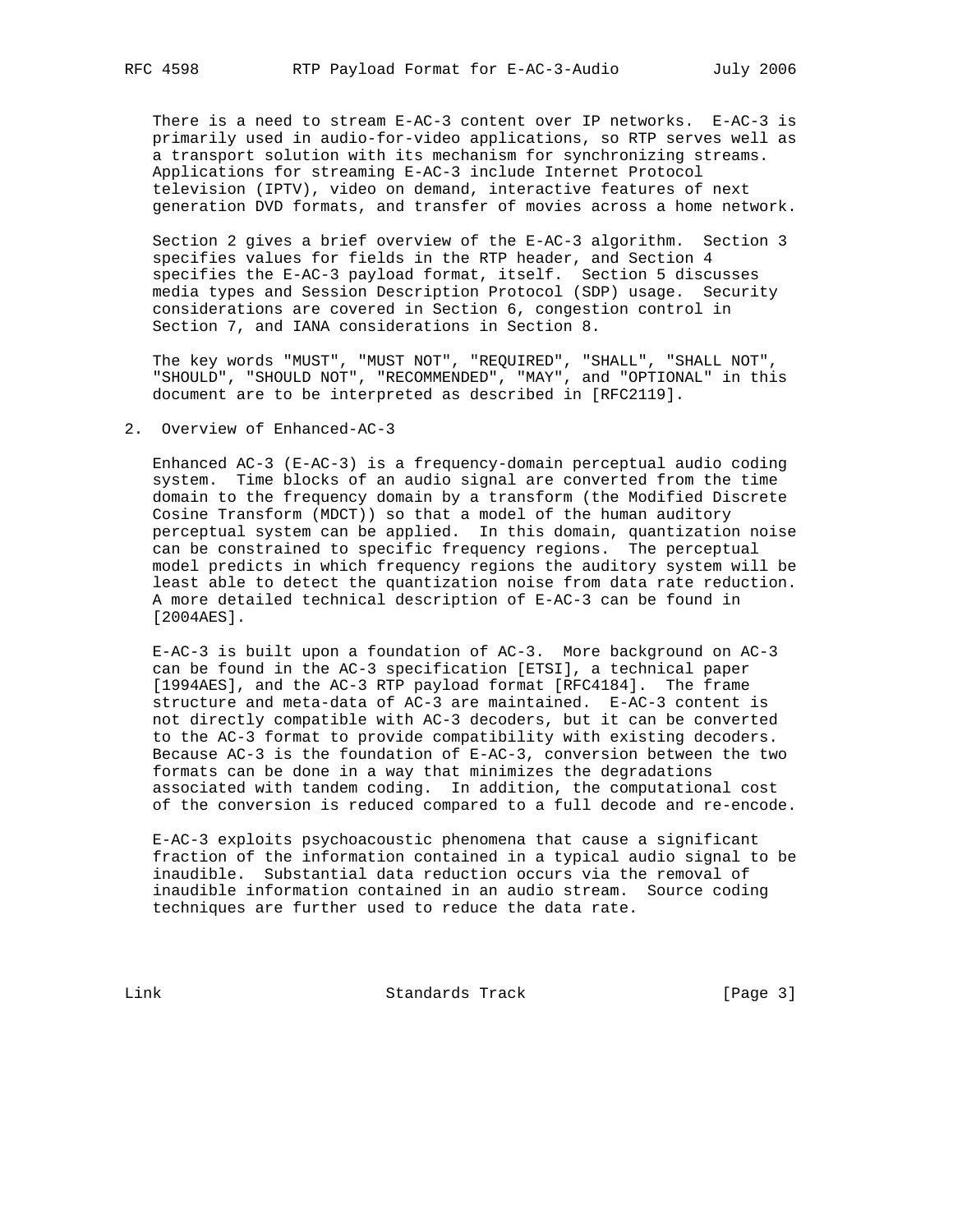Like most perceptual coders, E-AC-3 operates in the frequency domain. A 512-point MDCT transform is taken with 50% overlap, providing 256 new frequency samples. Frequency samples are then converted to exponents and mantissas. Exponents are differentially encoded. Mantissas are allocated a varying number of bits depending on the audibility of the spectral components associated with them. Audibility is determined via a masking curve. Bits for mantissas are allocated from a global bit pool.

 E-AC-3 adds new coding tools, such as a longer filter bank, vector quantization, and spectral extension, to provide greater data efficiency and to operate at lower data rates than AC-3. In the other direction, an expanded bit stream syntax and new frame constraints permit operation at higher data rates than AC-3. The E-AC-3 syntax also allows a larger number of audio channels in one bit stream. E-AC-3 operates at data rates from 32 kbps to 6.144 Mbps and at three sampling rates: 32 kHz, 44.1 kHz, and 48 kHz.

 E-AC-3 supports the carriage of multiple programs and the carriage of programs with more than a baseline of 5.1 audio channels. Both of these extensions beyond AC-3 are accomplished by time multiplexing additional data with baseline data. In the case of multiple programs, frames with data for the programs are interleaved. In the case of more than 5.1 channels, frames from substreams carrying the extra channels are interleaved with the independent substream that carries a 5.1-channel compatible mix. Both of these forms of multiplexing can occur in the same bit stream. In other words, mixing multiple programs, some or all with more than 5.1 channels, is permitted.

 Additional channel capacity is enabled by adding substreams to a program. One primary substream, called the "independent substream", is required for each program. This substream carries a self contained mix of the audio, using a maximum of 5.1 channels, which makes its channel configuration compatible with AC-3. Then, additional, optional substreams are used in the program to carry additional channels. The data for each additional channel carries an indication of whether that channel provides data for an additional speaker location or replacement data for one of the speaker locations already defined by a previous substream. For example, one common 7.1-channel format uses three front channels and four surround channels. It is packaged with a primary substream, which contains a 5.1-channel downmix of the 7.1-channel content, using left, center, right, left surround, right surround, and low-frequency effects channels. One dependent substream supplies four channels: replacements for left surround and right surround, along with two additional surround channels (left back and right back).

Link Standards Track [Page 4]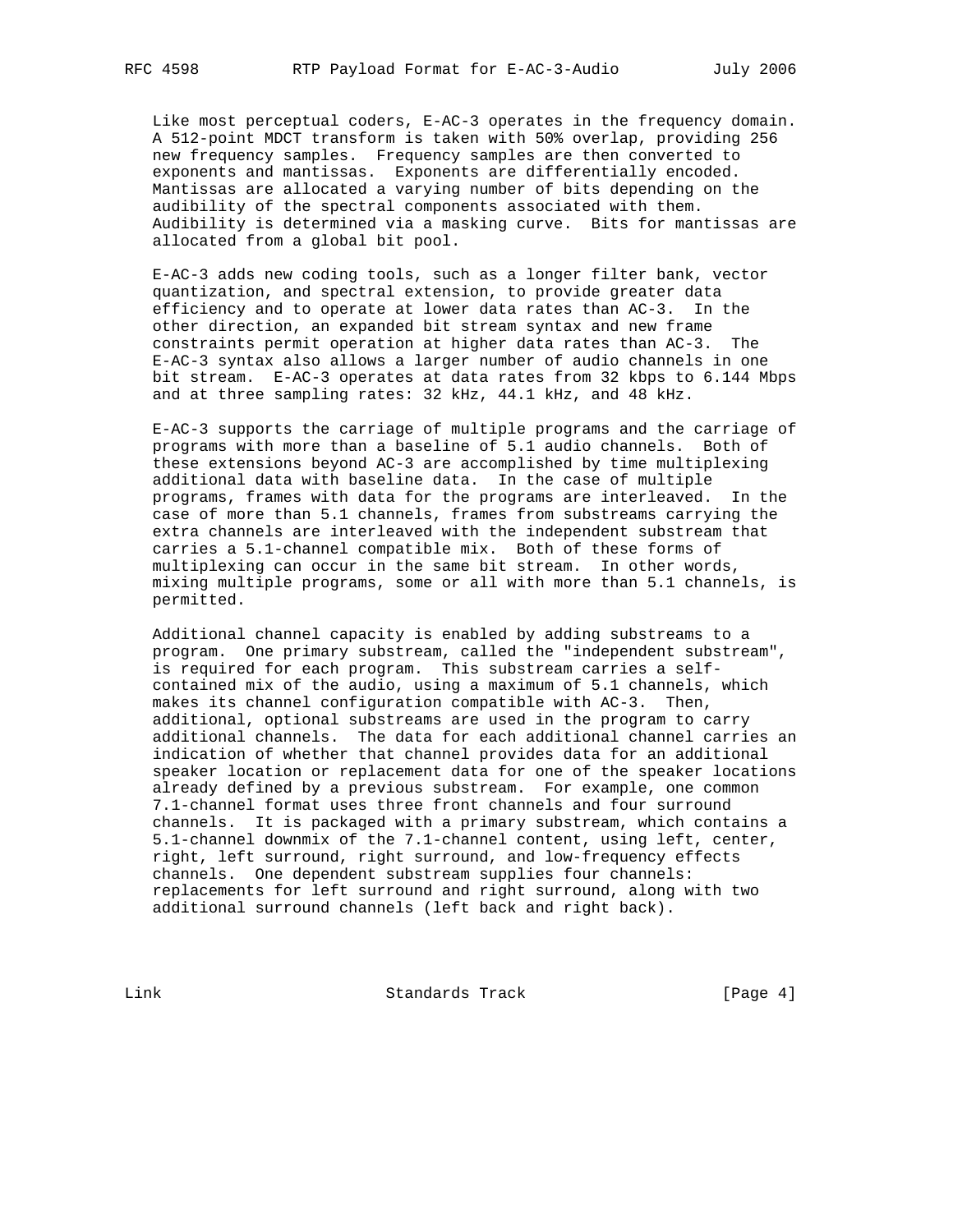The specification for E-AC-3 [ETSI] requires that all E-AC-3 decoders be capable of decoding at least a baseline portion of any E-AC-3 bit stream, which consists of the first independent substream of the first program, and of ignoring the other elements of the bit stream. This baseline is limited to 5.1 channels, and a system is also able to convert to configurations with fewer channels for a presentation that matches its output capabilities, if needed. More capable decoders can optionally choose among and mix multiple programs, and also decode configurations with more channels than the baseline by decoding dependent substreams.

#### 2.1. E-AC-3 Bit Stream

2.1.1. Sync Frames and Audio Blocks

 The basic organizational building block in an E-AC-3 bit stream is the sync frame (also called a frame in this document). A sync frame contains the data necessary to decode time domain audio samples for one or more channels over a time of one or more audio blocks, so a frame is an Application Data Unit (ADU). Each E-AC-3 frame contains a Sync Information (SI) field, a Bit Stream Information (BSI) field, an Audio Frame (AF) field, and up to six audio blocks (ABs). Each AB represents 256 Pulse Code Modulation (PCM) samples for each channel. The frame ends with an optional auxiliary data field (AUX) and an error correction field (CRC). Figure 1 shows the structure of an E-AC-3 frame, where N is the number of blocks in the frame.

 +---+---+---+---------+- ... -+---------+---+---+ |SI |BSI|AF | AB(0) | ... | AB(N) |AUX|CRC| +---+---+---+---------+- ... -+---------+---+---+

Figure 1. E-AC-3 frame format with more than one block

 The SI field contains information needed to acquire and maintain codec synchronization. The BSI field contains parameters that describe the coded audio service. It carries an indication of the size of the frame in 16-bit words ('frmsiz', Section E.1.3 of [ETSI]) and an indication of the sampling rate ('fscod'). It also carries an indication of the number of blocks in the frame ('numblkscod'); permitted values are one, two, three, or six blocks. The AF field contains information about coding tools that applies to the entire frame. Each block has a duration of 256 samples, so a frame's duration is the corresponding multiple of 256 samples. The time duration of the frame is also dependent on the sampling rate, as shown in Table 1.

Link Standards Track [Page 5]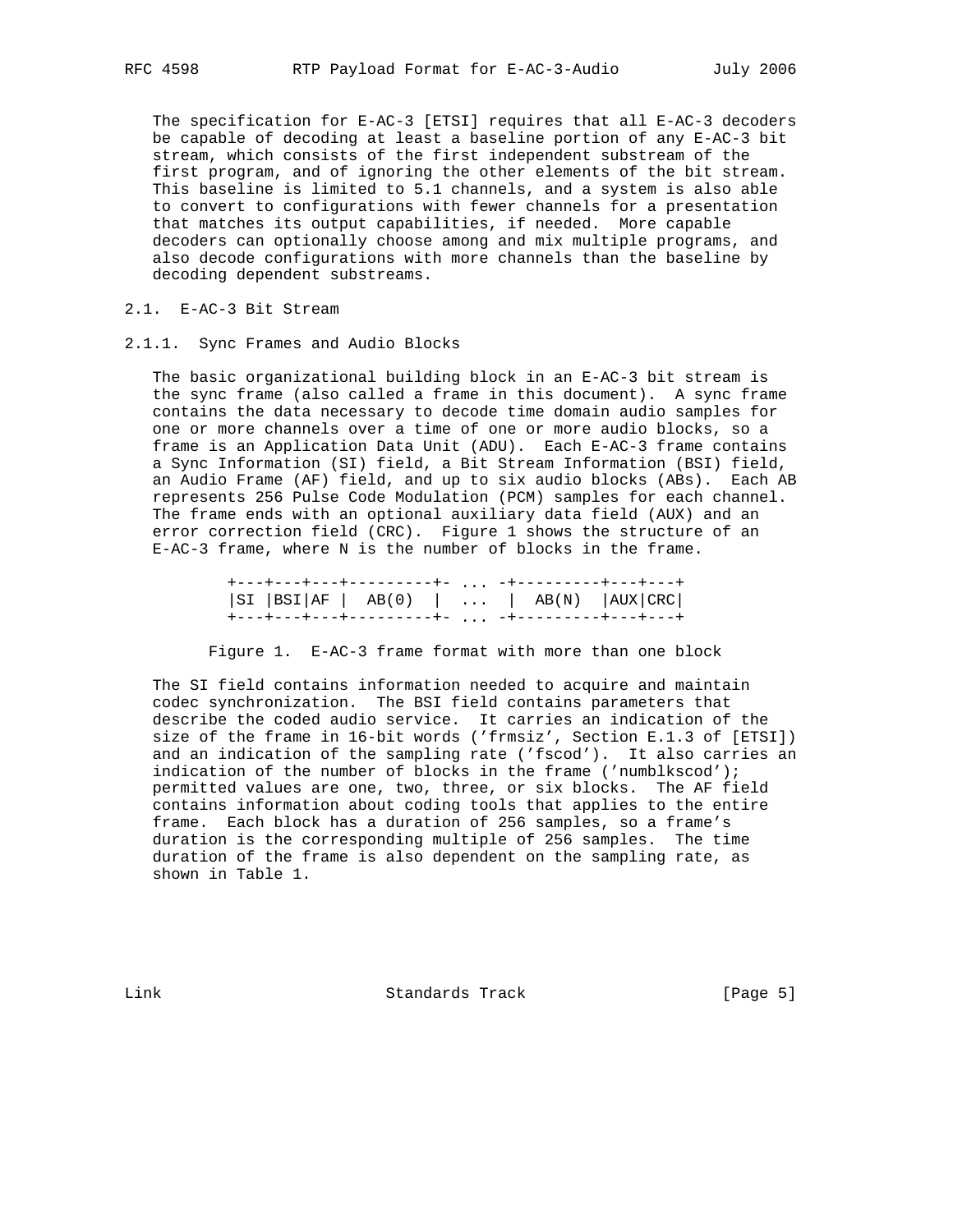Table 1. Time duration of E-AC-3 frame (number of blocks vs. sampling rate)

| blocks per frame   32 kHz |       | 44.1 kHz        | 48 kHz          |
|---------------------------|-------|-----------------|-----------------|
| 6                         | 8 ms  | approx. 5.8 ms  | approx. 5.3 ms  |
|                           | 16 ms | approx. 11.6 ms | approx. 10.7 ms |
|                           | 24 ms | approx. 17.4 ms | $16$ ms         |
|                           | 48 ms | approx. 34.8 ms | 32 ms           |

 Each audio block contains header fields that indicate the use of various coding tools: block switching, dither, coupling, spectral extension, and exponent strategy. They also contain metadata, optionally used to enhance playback, such as dynamic range control. Finally, the exponents and bit allocation data needed to decode the mantissas into audio data, and the mantissas themselves, are included. The format of audio blocks is described in detail in [ETSI].

#### 2.1.2. Programs and Substreams

 An E-AC-3 bit stream is logically arranged into programs. A bit stream contains one or more programs, up to a maximum of eight. When multiple programs are present in a bit stream, the frames that constitute them are interleaved in time.

| +----------+- | ___________________________ | -+----------+                                           |
|---------------|-----------------------------|---------------------------------------------------------|
|               |                             | $ Program(1) $ $ Program(N) Program(1) $ $ Program(N) $ |
| Frame O I     | Frame 0   Frame 1           | Frame 1                                                 |
|               | -+----------+----------+    |                                                         |

Figure 2. Interleaving of multiple programs in an E-AC-3 bit stream

 Each program contains one independent substream and optionally contains up to eight dependent substreams. The independent substream carries a soundtrack of up to 5.1 channels, the multichannel format that matches the capabilities of AC-3, and can be meaningfully decoded and presented without any of the associated dependent substreams. The dependent substreams are used to provide alternate channel data that enable different channel configurations, for example, to increase the number of channels beyond 5.1. A frame of a dependent substream can be decoded by itself, but its content can only be meaningfully presented in conjunction with the corresponding independent substream. The type and identity of the substream to which a frame belongs can be determined from parameters in the frame's BSI (strmtyp and substreamid, in Section E.1.3.1 of [ETSI]).

Link **Standards Track** [Page 6]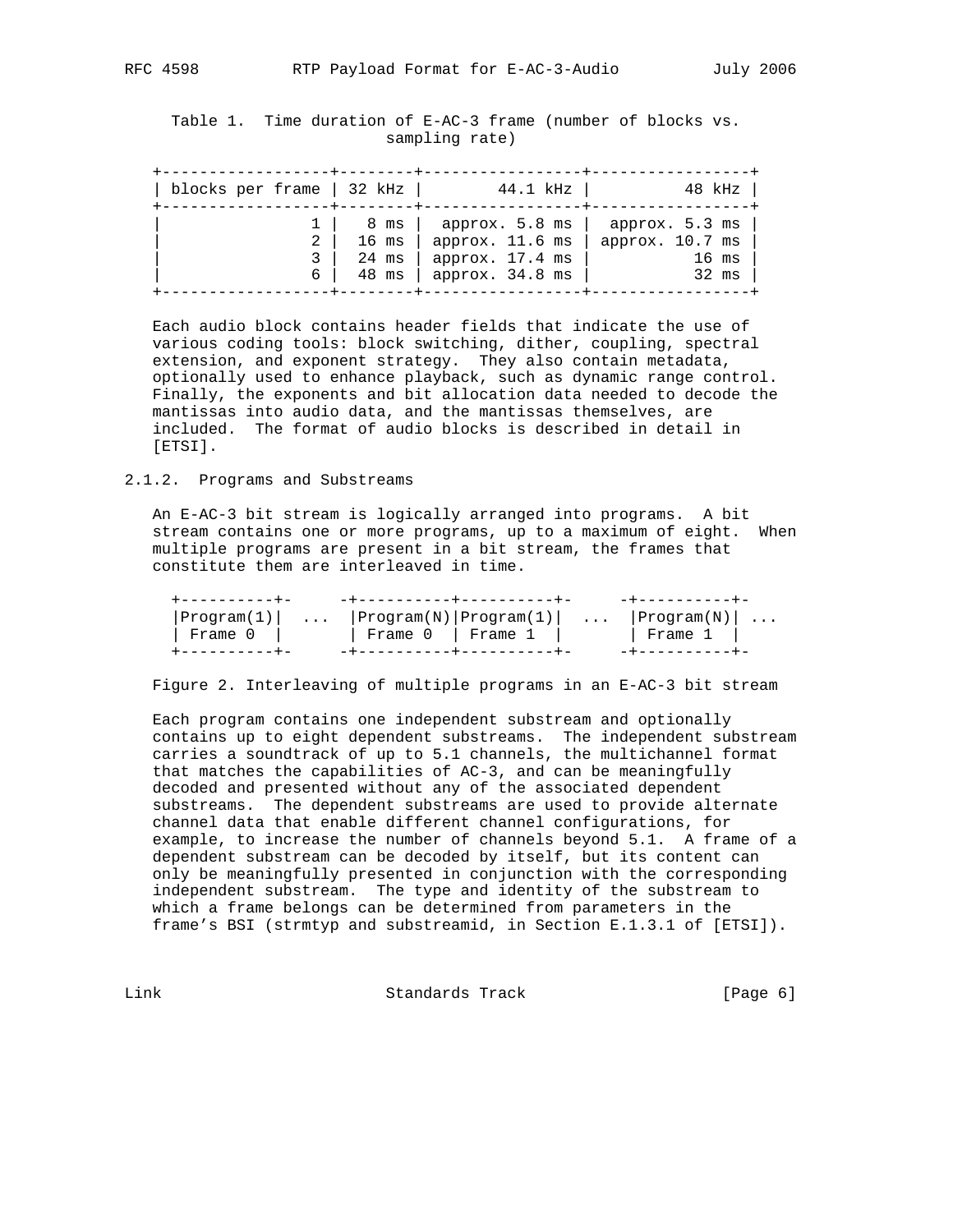When a program contains more than one substream, the frames belonging to those substreams are interleaved in time, and taken together, the

 frames of a program that correspond to the same time period are called a 'program set'. Figure 3 shows the interleaving of substreams for a single program.

|             | program set for frame 0 |                         |              |             |
|-------------|-------------------------|-------------------------|--------------|-------------|
| Program(1)  | Program(1)              | $\cdot$ $\cdot$ $\cdot$ | Program(1)   | Program(1)  |
| Independent | Dependent               |                         | Dependent    | Independent |
| Substream   | Substream(0)            |                         | Substream(n) | Substream   |
| Frame 0     | Frame 0                 |                         | Frame 0      | Frame 1     |

Figure 3. Interleaving of multiple substreams in an E-AC-3 program

### 2.1.3. Frame Sets

 A further logical organization of the E-AC-3 bit stream is applied to facilitate conversion of E-AC-3 bit streams to AC-3 bit streams. In this organization, the frames carrying six consecutive audio blocks are treated as a group, called a 'frame set', regardless of the number of frames needed to carry six audio blocks. This grouping extends across all programs and substreams that cover the time period of the six blocks. Since E-AC-3 frames may carry one, two, three, or six blocks, a frame set will consist of six, three, two, or one frames. AC-3 frames always carry six blocks, so the frame set provides framing synchronization between an E-AC-3 bit stream and an AC-3 bit stream. Metadata that indicates the alignment is carried in the first frame (which will be part of an independent substream) of each frame set in an E-AC-3 stream. This first frame can be identified by a parameter in the BSI field of the bit stream: the Converter Synchronization flag (convsync, in Section E.1.3.1.34 of [ETSI]) is set to true (1).

3. RTP E-AC-3 Header Fields

 The RTP header is defined in the RTP specification [RFC3550]. This section defines how a number of fields in the header are used.

 o Payload Type (PT): The assignment of an RTP payload type for this packet format is outside the scope of this document; it is specified by the RTP profile under which this payload format is used, or signaled dynamically out-of-band (e.g., using SDP).

Link Standards Track [Page 7]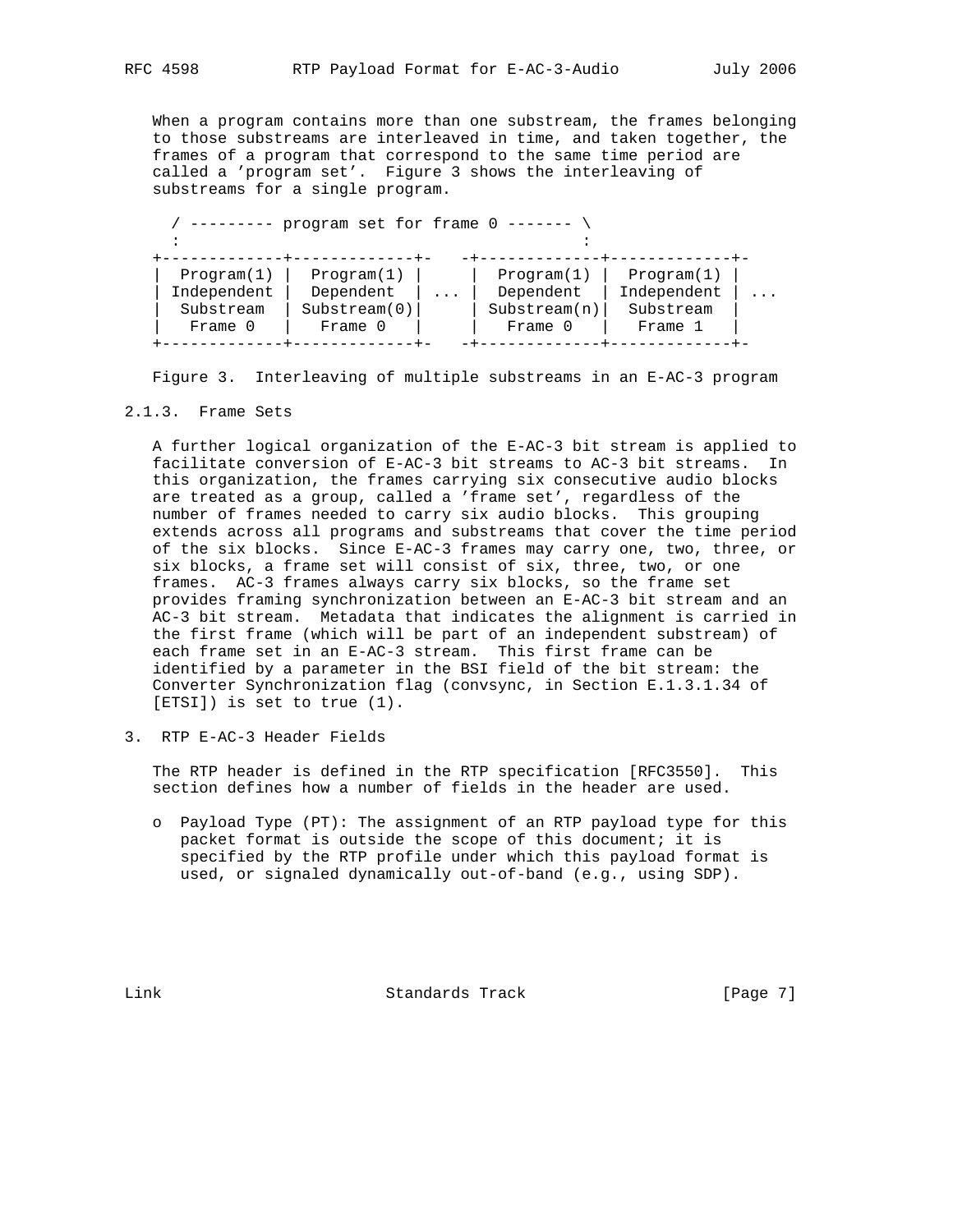- o Marker (M) bit: The M bit is set to one to indicate that the RTP packet payload contains at least one complete E-AC-3 frame or contains the final fragment of an E-AC-3 frame.
- o Extension (X) bit: Defined by the RTP profile used.
- o Timestamp: A 32-bit word that corresponds to the sampling instant for the first E-AC-3 frame in the RTP packet. Packets containing fragments of the same frame MUST have the same timestamp. The timestamp of the first RTP packet sent SHOULD be selected at random; thereafter, it increases linearly according to the number of samples included in each frame. Note that the number of samples in a frame depends on the number of blocks in the frame, with 256 samples in each block. Also note that more than one frame might correspond to the same time period when multiple channel configurations or programs are present. If these frames occupy multiple packets, it is possible that the resulting packets will have the same timestamp value.
- 4. RTP E-AC-3 Payload Format

 This payload format is defined for E-AC-3, as defined in Annex E of [ETSI]. Note that E-AC-3 decoders are required to be capable of decoding AC-3 bit streams, so a receiver capable of receiving the E-AC-3 payload format defined in this document MUST also receive the payload format for AC-3 defined in [RFC4184].

 According to [RFC2736], RTP payload formats should contain an integral number of application data units (ADUs). The E-AC-3 frame corresponds to an ADU in the context of this payload format. Each RTP payload MUST start with the two-byte payload specific header followed by an integral number of complete E-AC-3 frames, or a single fragment of an E-AC-3 frame.

 If an E-AC-3 frame exceeds the MTU for a network, it SHOULD be fragmented for transmission within an RTP packet. Section 4.2 provides guidelines for creating frame fragments.

4.1. Payload Specific Header

 There is a two-octet Payload header at the beginning of each payload. Each E-AC-3 RTP payload MUST begin with the following Payload header.

Link Standards Track [Page 8]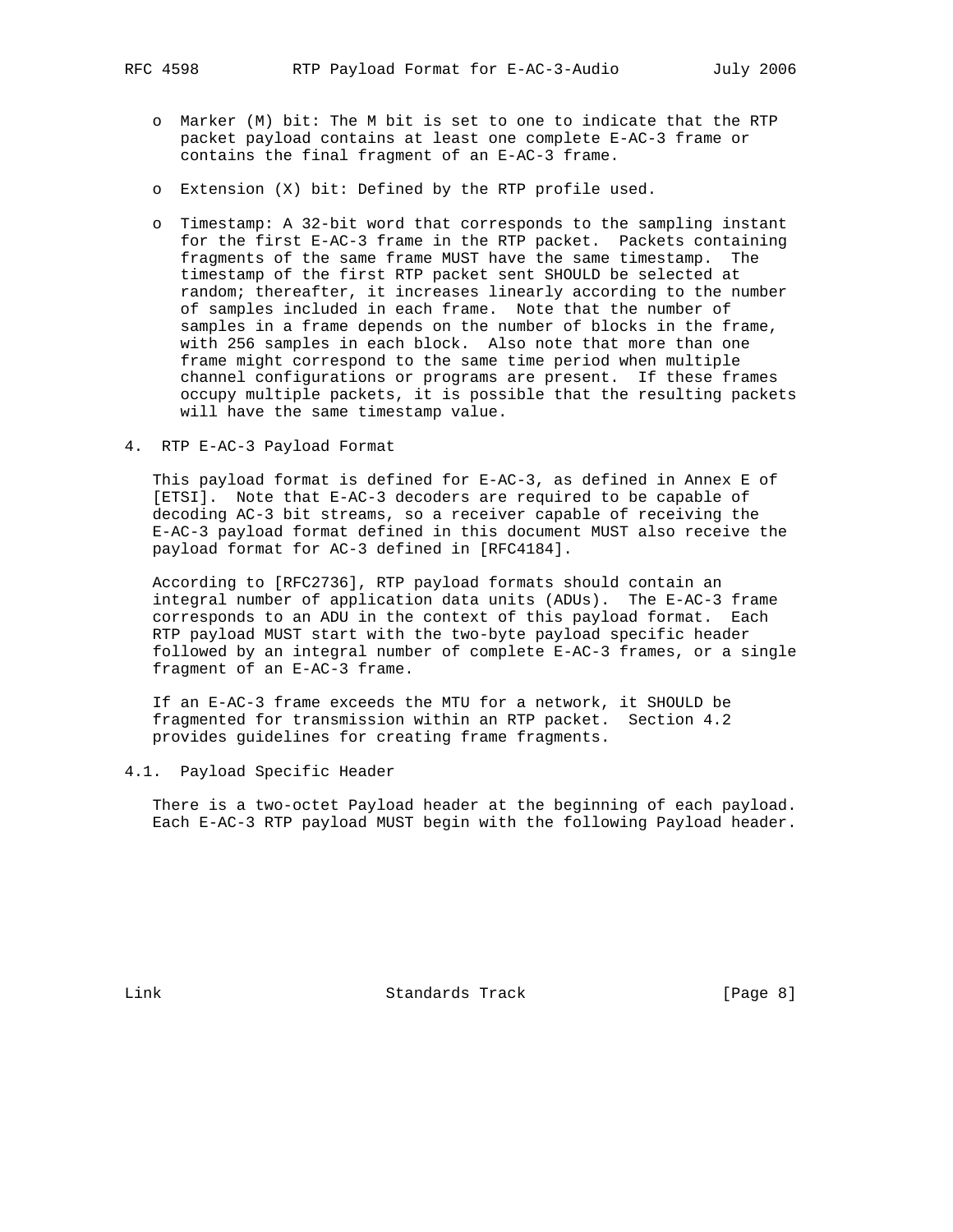$\sim$  1 0 1 2 3 4 5 6 7 8 9 0 1 2 3 4 5 +-+-+-+-+-+-+-+-+-+-+-+-+-+-+-+-+ | MBZ |F| NF | +-+-+-+-+-+-+-+-+-+-+-+-+-+-+-+-+

Figure 4. E-AC-3 RTP Payload header

- o Must Be Zero (MBZ): Bits marked MBZ SHALL be set to the value zero and SHALL be ignored by receivers. The bits are reserved for future extensions.
- o Frame Type (F): This one-bit field indicates the type of frame(s) present in the payload. It takes the following values: 0 - One or more complete frames. 1 - Fragment of frame. (Note that the M bit in the RTP header is set for the final fragment.)
	- o Number of frames/fragments (NF): An 8-bit field whose meaning depends on the Frame Type (F) in this payload. For complete frames (F of 0), it is used to indicate the number of E-AC-3 frames in the RTP payload. For frame fragments (F of 1), it is used to indicate the number of fragments (and therefore packets) that make up the current frame. NF MUST be identical for packets containing fragments of the same frame.

When receiving  $E-AC-3$  payloads with  $F = 0$  and more than a single frame (NF > 1), a receiver needs to use the "frmsiz" field in the BSI header in each E-AC-3 frame to determine the frame's length if the receiver needs to determine the boundary of the next frame. Note that the frame length varies from frame to frame in some circumstances.

4.2. Fragmentation of E-AC-3 Frames

 The size of an E-AC-3 frame is signaled in the Frame Size (frmsiz) field in a frame's BSI header. The value of this field is one less than the number of 16-bit words in the frame. If the size of an E-AC-3 frame exceeds the MTU size, the frame SHOULD be fragmented at the RTP level. The fragmentation MAY be performed at any byte boundary in the frame. RTP packets containing fragments of the same E-AC-3 frame SHALL be sent in consecutive order, from first to last fragment. This enables a receiver to assemble the fragments in the correct order.

4.3. Concatenation of E-AC-3 Frames

 There are cases where E-AC-3 frame sizes are smaller than the MTU size and it is advantageous to include multiple frames in a packet.

Link Standards Track [Page 9]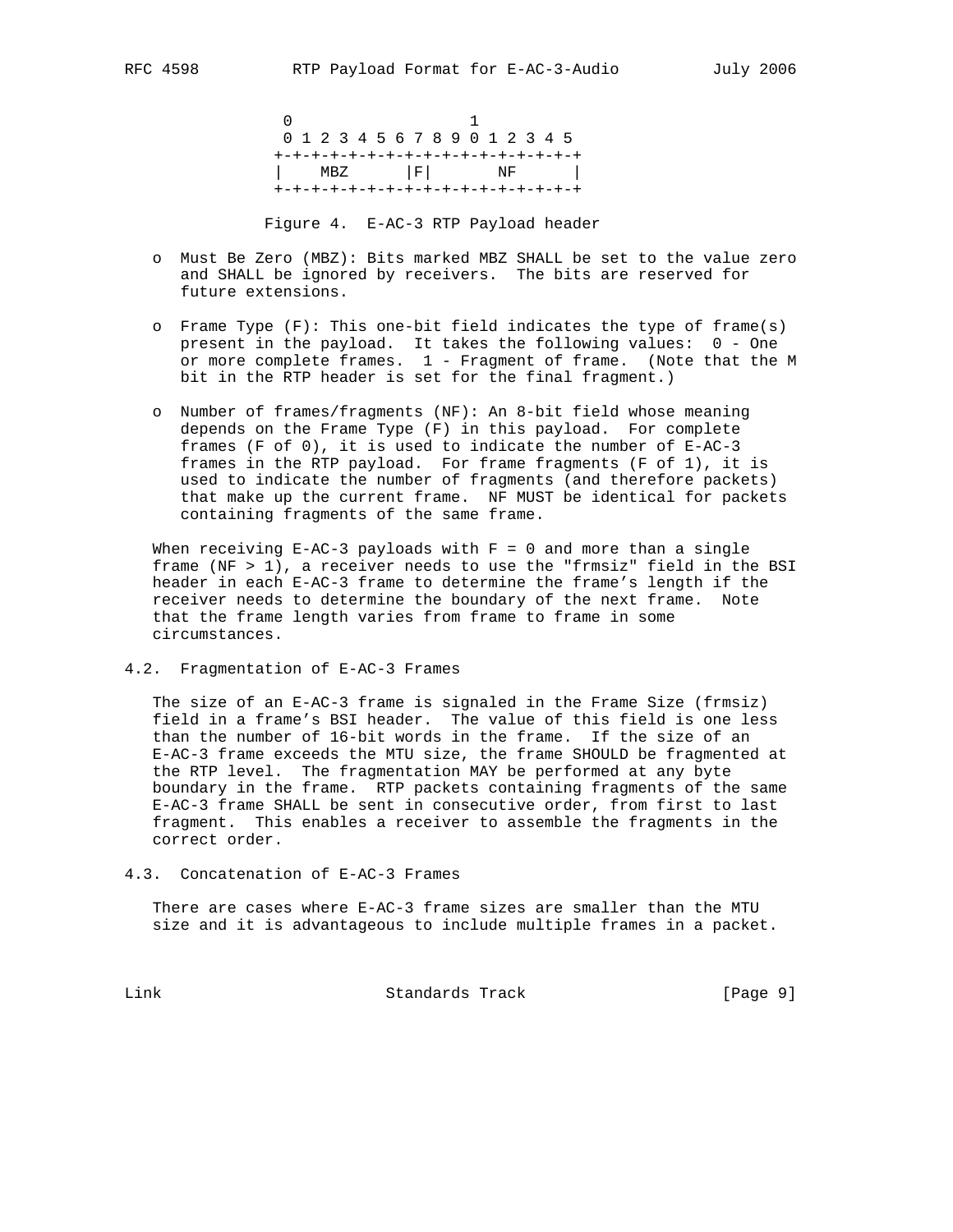It is useful to take into account the logical arrangement of the bit stream into program sets and frame sets to constrain the effects of the loss of a packet. It is desirable for a complete program set or a complete frame set to be included in one packet. Also, it is undesirable for frames from more than one program set or frame set to be in the same packet, unless the sets are complete. In this way, the loss of a packet is kept from causing the contents of another packet to be unusable.

 Frames from more than one program set SHOULD NOT be included in the same packet unless all program sets in the packet are complete. Frames from more than one frame set SHOULD NOT be included in the same packet unless all frame sets in the packet are complete.

4.4. Carriage of AC-3 Frames

 The E-AC-3 specification [ETSI] requires that E-AC-3 decoders be capable of decoding AC-3 frames. That specification also supports carriage of AC-3 frames in an E-AC-3 bit stream. Due to differences between E-AC-3 and AC-3 frames, there are restrictions placed on the use of AC-3 frames: they are only used for the independent substream of the first (or only) program in an E-AC-3 bit stream. Note that carriage of only E-AC-3 frames, only AC-3 frames, and a mixture of E-AC-3 and AC-3 frames are all legal configurations. It is legal to change among the configurations in a bit stream. The AC-3 frame format is described in [RFC4184] and specified in [ETSI].

- 5. Types and Names
- 5.1. Media Type Registration

 This registration uses the template defined in [RFC4288] and follows [RFC3555].

 To: ietf-types@iana.org Subject: Registration of media type audio/eac3

Type name: audio

Subtype name: eac3

Required parameter:

 o rate: The RTP timestamp clock rate that is equal to the audio sampling rate. Permitted rates are 32000, 44100, and 48000.

Link Standards Track [Page 10]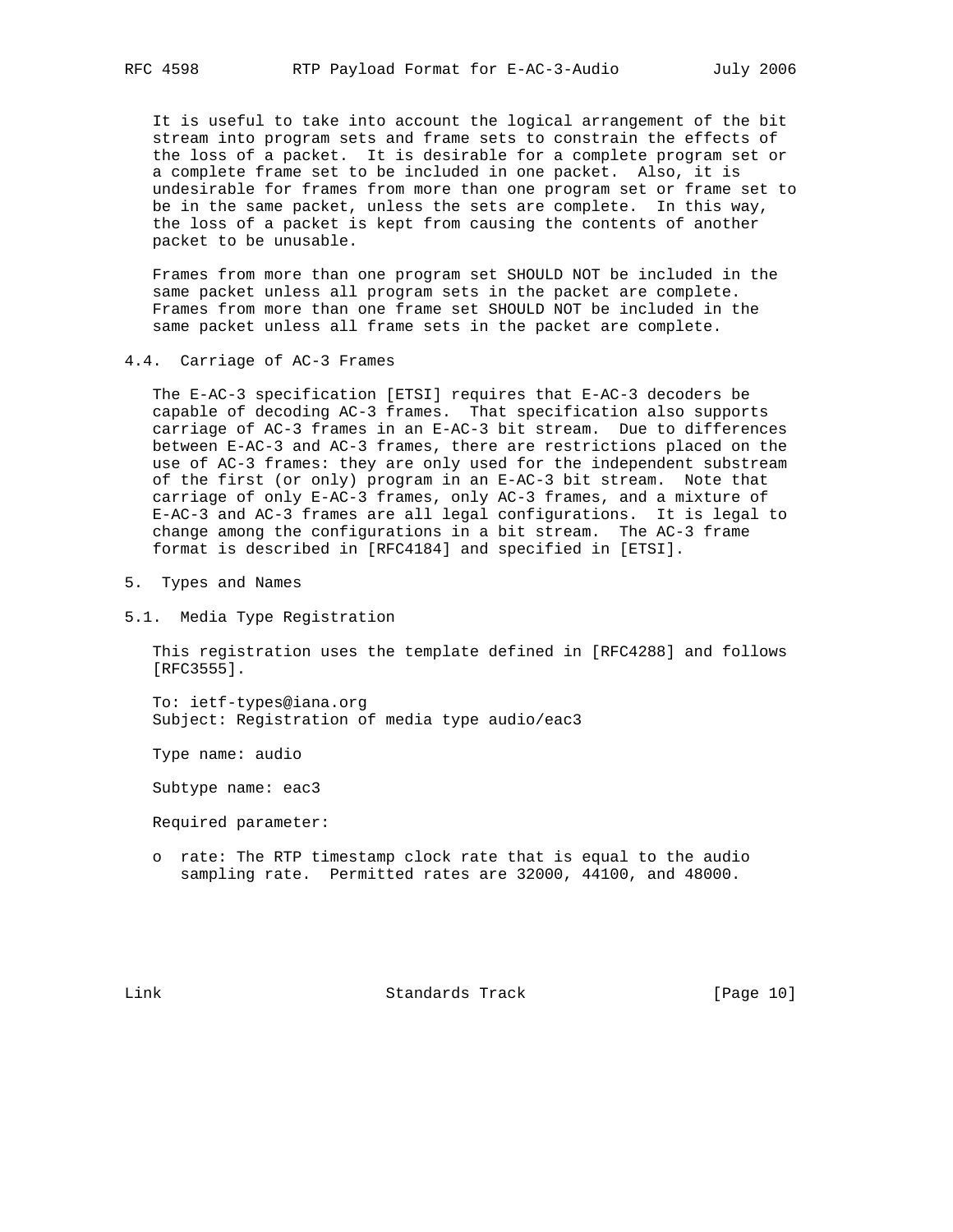Optional parameter:

 o bitStreamConfig: The configuration of programs and substreams in the bit stream, expressed as a sequence of ASCII characters. This parameter can serve two purposes. First, during the creation of a session, the bitStreamConfig parameter might be used to negotiate a match between the requirements of a bit stream and the capabilities of a receiver to avoid using network bandwidth for data that cannot be used. Second, it makes the configuration of the bit stream explicit to the receiver so that whenever a packet is lost, the receiver can identify which kind of frame(s) has been lost to aid error mitigation.

 The format for the value for this parameter is to represent each substream of the bit stream by a single character indicating its type, immediately followed by the number of audio channels resulting if a frame of that substream (plus any other required substreams) is decoded. Note that even though Low-Frequency Effects (LFE) channels are often described as "fractional" channels (e.g., the ".1" in 5.1), for this parameter, an LFE channel is counted as one (e.g., a 5.1-channel configuration is indicated as 6). The configuration of the bit stream MUST match the value of this parameter for the duration of the session.

Allowed values for the substream type are as follows:

- i Independent substream.
- d Dependent substream.

 The E-AC-3 specification [ETSI] defines which configurations of bit streams are legal, which constrains the values the bitStreamConfig parameter will take. Each program starts with, and contains exactly one, independent substream ('i'). Each independent substream is followed by between 0 and 8 dependent substreams ('d'), which belong to the same program. See Section 2.1.2 for more discussion of programs and substreams.

For example, consider a bit stream containing two programs:

- \* the first program with
	- + a six-channel independent substream
	- + a dependent substream containing the additional channels needed for eight channels
	- + a second dependent substream containing the further channels needed for 14 channels

Link Standards Track [Page 11]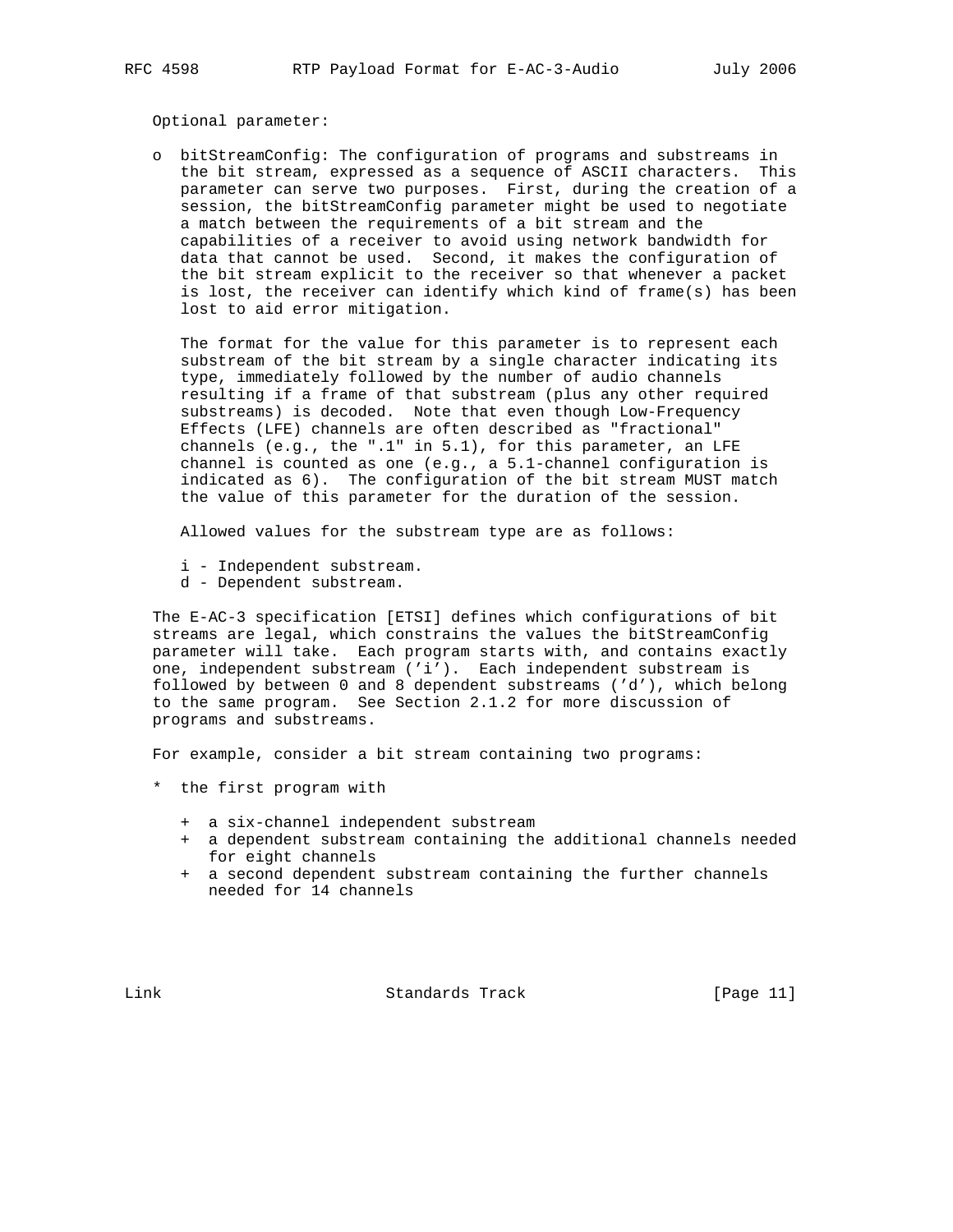- \* along with a second program with
	- + another six-channel independent substream
	- + a dependent substream containing the additional channels needed for eight channels

Then the configuration of the bit stream is indicated as follows:

bitStreamConfig = i6d8d14i6d8

 When the bitStreamConfig parameter is being used in an offer/answer exchange, zero (0) for the number of channels for a substream in an answer is used to indicate a substream that the answerer desires not to receive.

Encoding considerations:

This media type is framed and contains binary data.

Security considerations:

See Section 6 of RFC 4598.

Interoperability considerations:

 To maintain interoperability with AC-3-capable end-points, in cases where negotiation is possible, an E-AC-3 end-point SHOULD declare itself also as AC-3 capable (i.e., supporting also "audio/ac3" as specified in RFC 4184 [RFC4184]). Note that all E-AC-3 end-points are required to be AC-3 capable.

Published specification:

RFC 4598 and ETSI TS 102.366 [ETSI].

Applications that use this media type:

Multichannel audio compression of audio, and audio for video.

Additional information:

Magic number(s): The first two octets of an  $E-AC-3$  frame are always the synchronization word, which has the hex value 0x0B77.

Person & email address to contact for further information:

Brian Link <bdl@dolby.com> IETF AVT working group.

Link Standards Track [Page 12]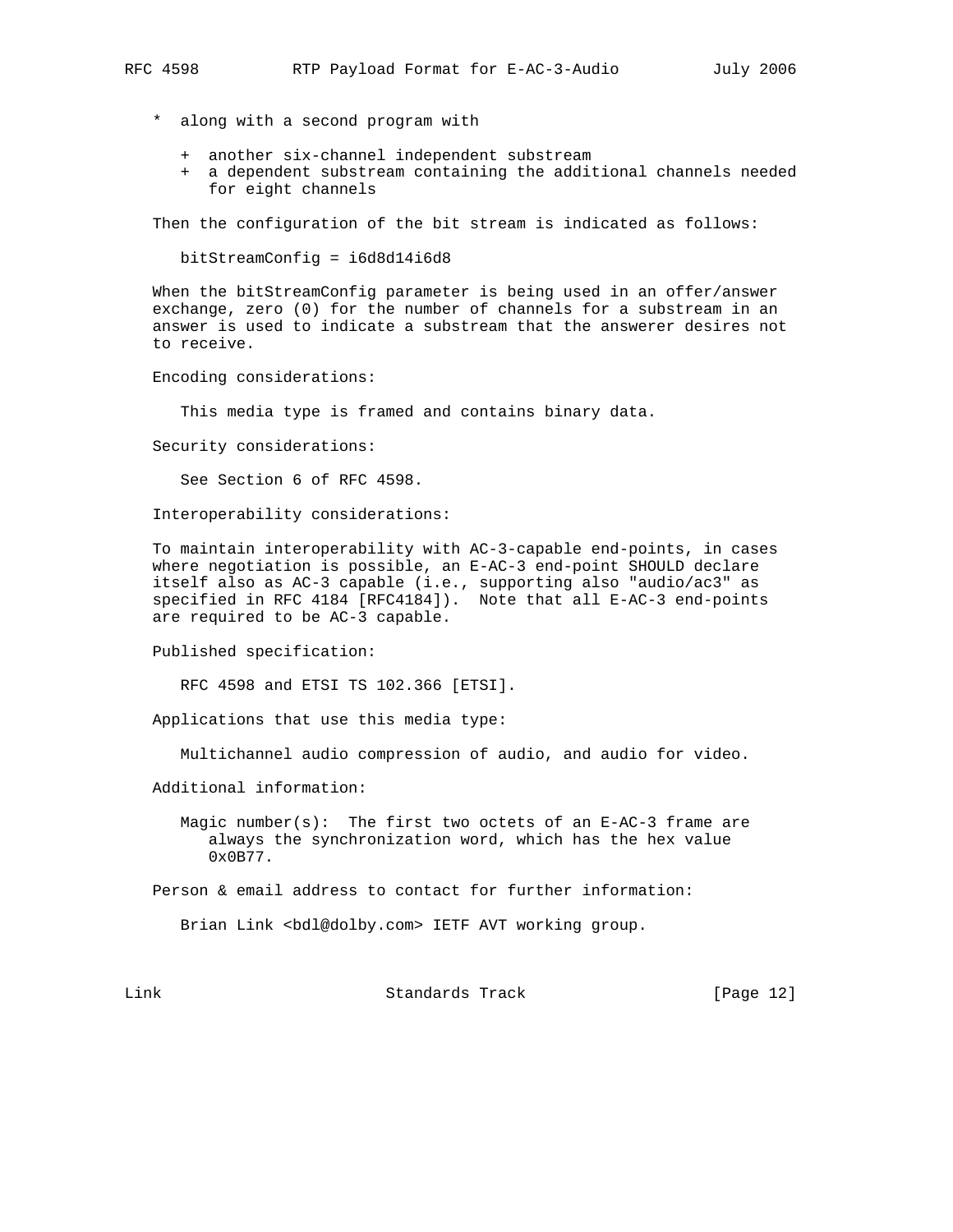Intended usage:

COMMON

Restrictions on usage:

 This media type depends on RTP framing, and hence is only defined for transfer via RTP [RFC3550]. Transport within other framing protocols is not defined at this time.

Author/Change controller:

IETF Audio/Video Transport Working Group delegated from the IESG.

5.2. SDP Usage

 The information carried in the media type specification has a specific mapping to fields in the Session Description Protocol (SDP) [RFC2327], which is commonly used to describe RTP sessions. When SDP is used to specify sessions employing E-AC-3, the mapping is as follows:

- o The Media type ("audio") goes in SDP "m=" as the media name.
- o The Media subtype ("eac3") goes in SDP "a=rtpmap" as the encoding name.
- o The required parameter "rate" also goes in "a=rtpmap" as the clock rate. (The optional "channels" rtpmap encoding parameter is not used. Instead, the information is included in the optional parameter bitStreamConfig.)
- o The optional parameter "bitStreamConfig" goes in the SDP "a=fmtp" attribute.

The following is an example of the SDP data for E-AC-3:

 m=audio 49111 RTP/AVP 100 a=rtpmap:100 eac3/48000 a=fmtp:100 bitStreamConfig i6d8d14i6d8

 Certain considerations are needed when SDP is used to perform offer/answer exchanges [RFC3264].

 o The "rate" is a symmetric parameter, and the answer MUST use the same value or the answerer removes the payload type.

Link Standards Track [Page 13]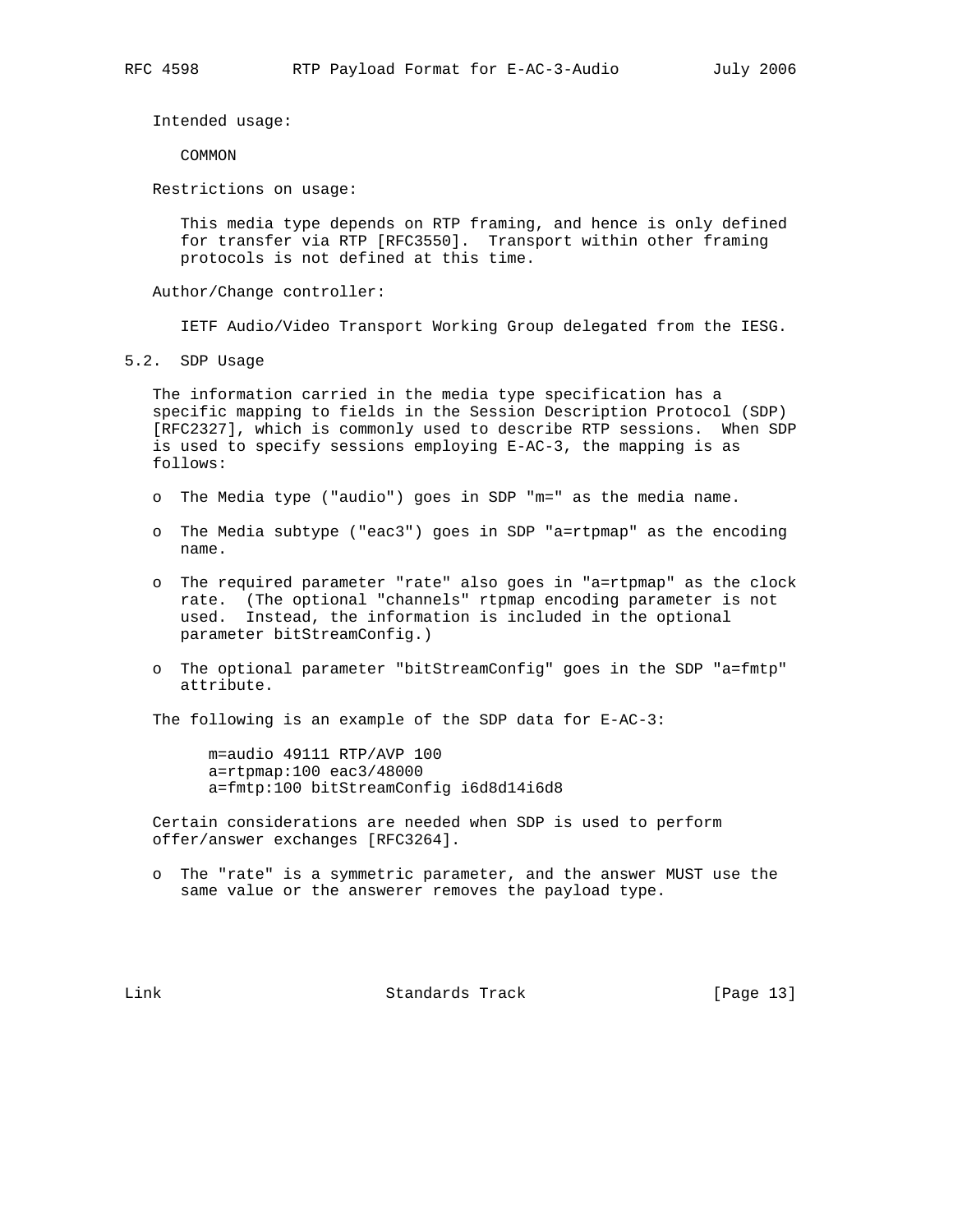- o The "bitStreamConfig" parameter is declarative and indicates, for sendonly, the intended arrangement of substreams in the bit stream, along with the channel configuration, to transmit, and for recvonly or sendrecv, the desired bit stream arrangement and channel configuration to receive. The format of the bitStreamConfig value in an answer MAY differ from the offer value by replacing the number of channels for any undesired substreams with '0'. It is valid to zero out dependent substreams containing undesired channel configurations and to zero out all the substreams of an undesired program. Then the sender MAY reoffer the stream in the receiver's preferred configuration if it is capable of providing that configuration. Note that all receivers are capable of receiving, and all decoders are capable of decoding, any of the legal bit stream configurations, so the parameter exchange is not needed for interoperability. The parameter exchange might be used to help optimize the transmission to the number of programs or channels the receiver requests.
	- o Since an AC-3 bit stream is a special case of an E-AC-3 bit stream, it is permissible for an AC-3 bit stream to be carried in the E-AC-3 payload format. To ensure interoperability with receivers that support the AC-3 payload format but not the E-AC-3 payload format, a sender that desires to send an AC-3 bit stream in the E-AC-3 payload format SHOULD also offer the session in the AC-3 payload format by including payload types for both media subtypes: 'ac3' and 'eac3'.
- 6. Security Considerations

 The payload format described in this document is subject to the security considerations defined in RTP [RFC3550] and in any applicable RTP profile (e.g., [RFC3551]). To protect the user's privacy and any copyrighted material, confidentiality protection would have to be applied. To also protect against modification by intermediate entities and ensure the authenticity of the stream, integrity protection and authentication would be required. Confidentiality, integrity protection, and authentication have to be solved by a mechanism external to this payload format, for example, Secure Real-time Transport Protocol (SRTP) [RFC3711].

 The E-AC-3 format is designed so that the validity of data frames can be determined by decoders. The required decoder response to a malformed frame is to discard the malformed data and conceal the errors in the audio output until a valid frame is detected and decoded. This is expected to prevent crashes and other abnormal decoder behavior in response to errors or attacks.

Link Standards Track [Page 14]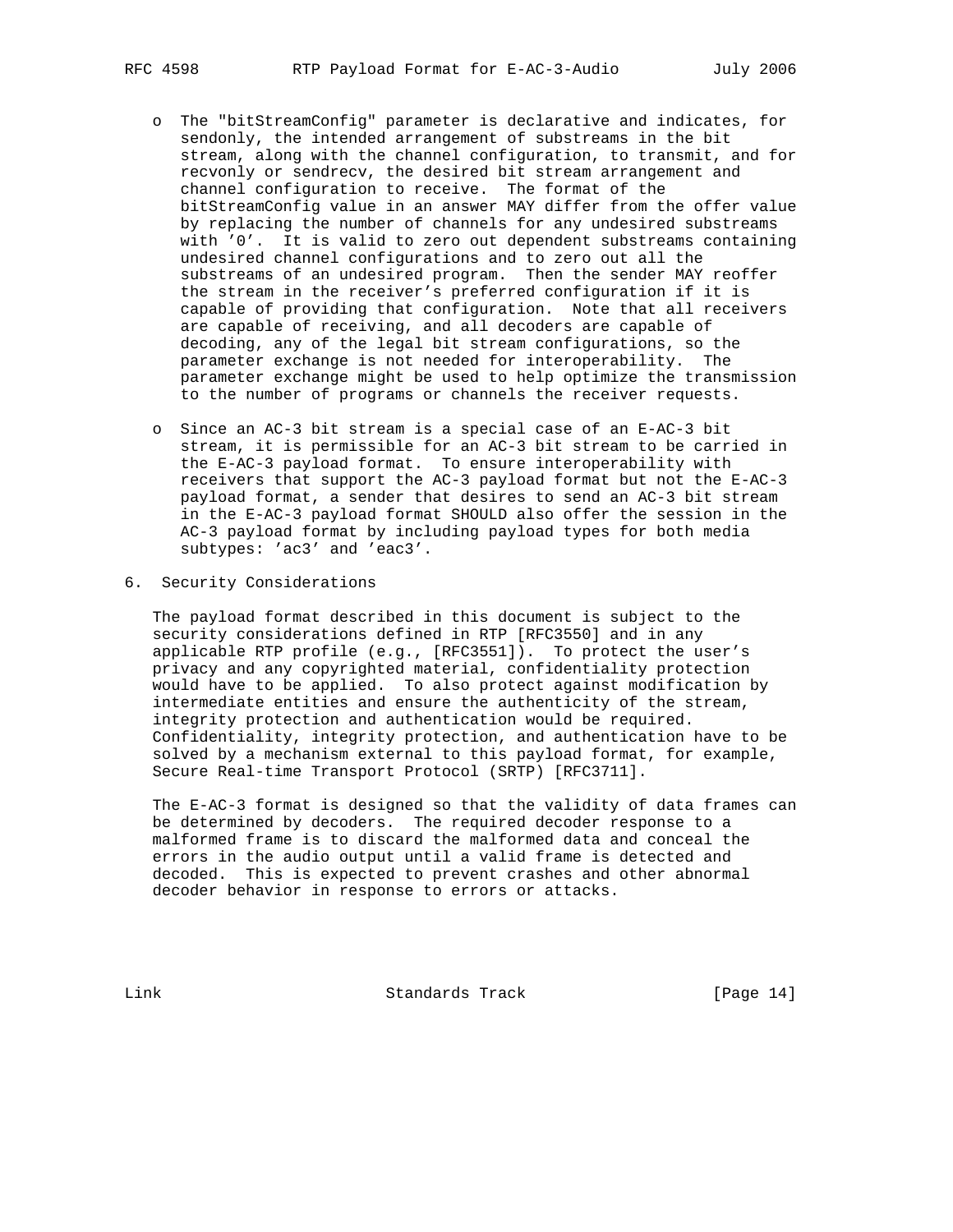7. Congestion Control

 The general congestion control considerations for transporting RTP data apply to E-AC-3 audio over RTP as well; see RTP [RFC3550], and any applicable RTP profile (e.g., [RFC3551]).

 E-AC-3 is a variable bit rate coding system so it is possible to use a variety of techniques to adapt to network bandwidth.

8. IANA Considerations

 The IANA has registered a new media subtype for E-AC-3 (see Section 5).

- 9. References
- 9.1. Normative References
	- [ETSI] ETSI, "Digital Audio Compression (AC-3, Enhanced AC-3) Standard", TS 102 366, February 2005.
	- [RFC2119] Bradner, S., "Key words for use in RFCs to Indicate Requirement Levels", BCP 14, RFC 2119, March 1997.
	- [RFC4184] Link, B., Hager, T., and J. Flaks, "RTP Payload Format for AC-3 Audio", RFC 4184, October 2005.
	- [RFC3550] Schulzrinne, H., Casner, S., Frederick, R., and V. Jacobson, "RTP: A Transport Protocol for Real-Time Applications", STD 64, RFC 3550, July 2003.
	- [RFC4288] Freed, N. and J. Klensin, "Media Type Specifications and Registration Procedures", BCP 13, RFC 4288, December 2005.
	- [RFC3555] Casner, S. and P. Hoschka, "MIME Type Registration of RTP Payload Formats", RFC 3555, July 2003.
	- [RFC2327] Handley, M. and V. Jacobson, "SDP: Session Description Protocol", RFC 2327, April 1998.
	- [RFC3264] Rosenberg, J. and H. Schulzrinne, "An Offer/Answer Model with Session Description Protocol (SDP)", RFC 3264, June 2002.

Link Standards Track [Page 15]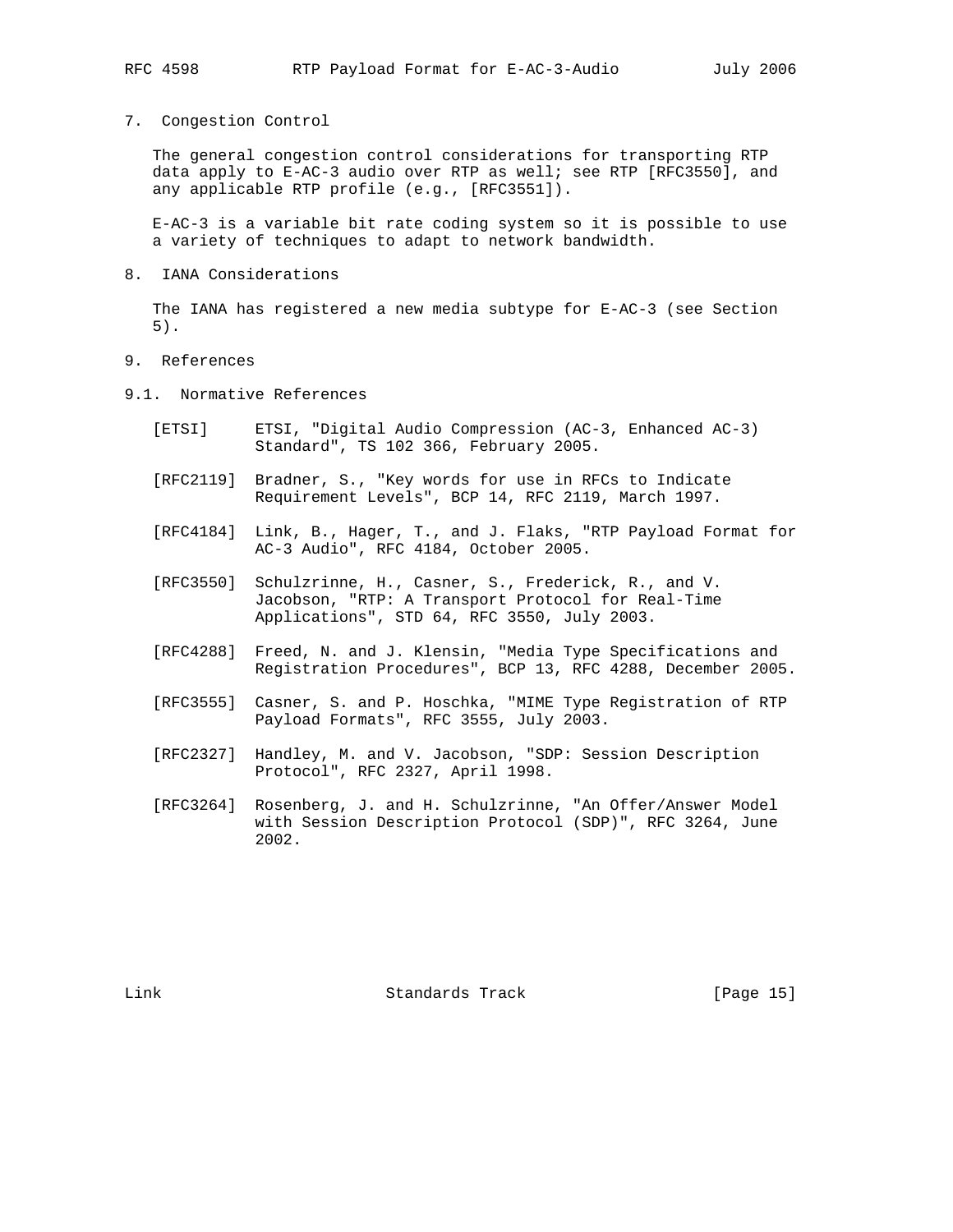## 9.2. Informative References

- [2004AES] Fielder, L., Andersen, R., Crockett, B., Davidson, G., Davis, M., Turner, S., Vinton, M., and P. Williams, "Introduction to Dolby Digital Plus, an Enhancement to the Dolby Digital Coding System", Preprint 6196, Presented at the 117th Convention of the Audio Engineering Society, October 2004.
- [1994AES] Todd, C., Davidson, G., Davis, M., Fielder, L., Link, B., and S. Vernon, "AC-3: Flexible Perceptual Coding for Audio Transmission and Storage", Preprint 3796, Presented at the 96th Convention of the Audio Engineering Society, May 1994.
- [RFC2736] Handley, M. and C. Perkins, "Guidelines for Writers of RTP Payload Format Specifications", BCP 36, RFC 2736, December 1999.
- [RFC3551] Schulzrinne, H. and S. Casner, "RTP Profile for Audio and Video Conferences with Minimal Control", STD 65, RFC 3551, July 2003.
- [RFC3711] Baugher, M., McGrew, D., Naslund, M., Carrara, E., and K. Norrman, "The Secure Real-time Transport Protocol (SRTP)", RFC 3711, March 2004.

Author's Address

 Brian Link Dolby Laboratories 100 Potrero Ave. San Francisco, CA 94103 US

 Phone: +1 415 558 0200 EMail: bdl@dolby.com

Link Standards Track [Page 16]